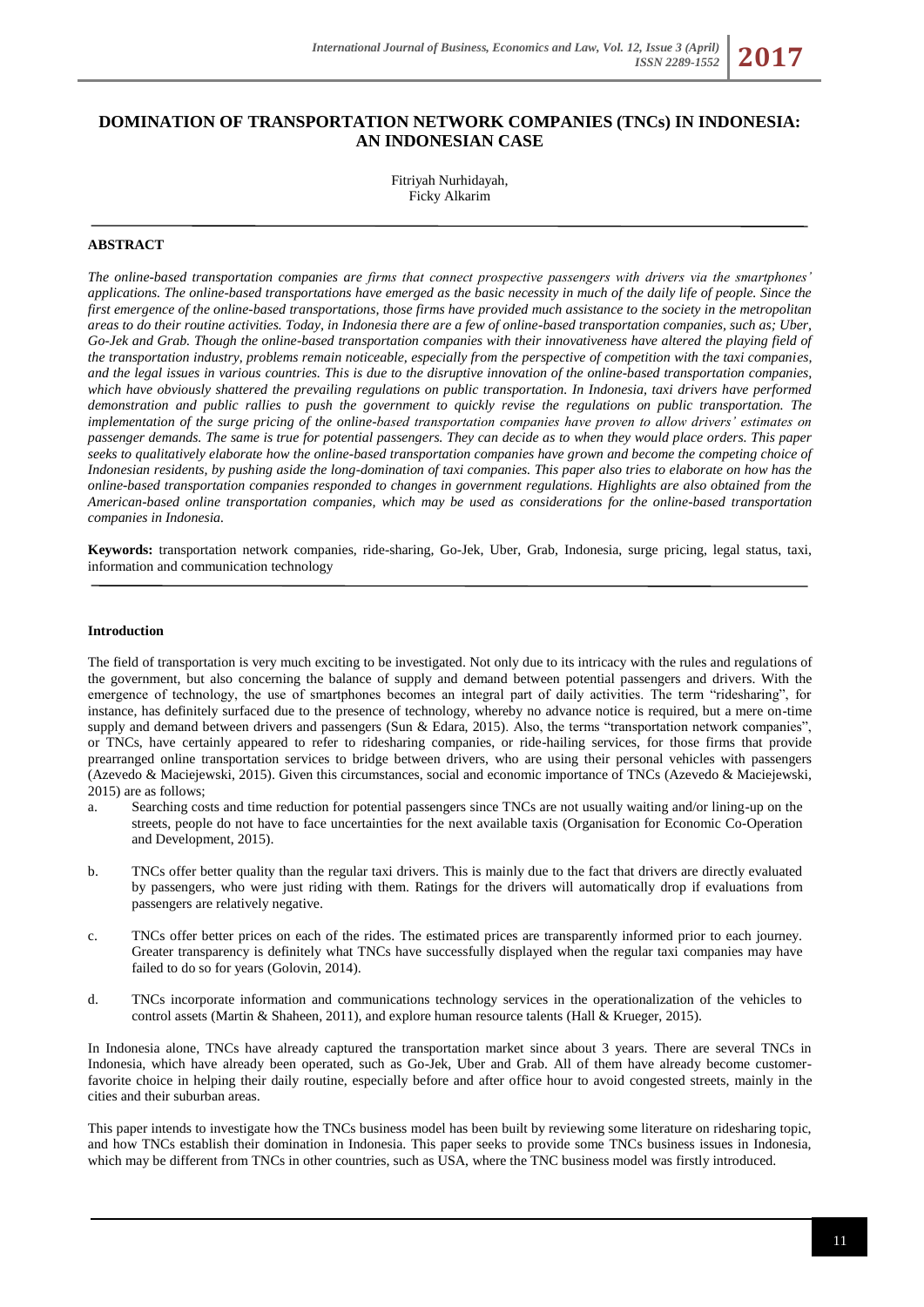# **TNC VS TAXI**

TNCs have certainly gained popularity around the world, including in Indonesia. TNCs, such as Uber, Grab and Go-Jek, have already become the commuter-favorite transportation options, besides taxis, trains, buses and other public transportation mode, which have been made available by the government of the Republic of Indonesia.

Nevertheless, the growing popularity of TNCs has been affecting other public transportation modes, especially taxis. TNCs existence has already been complained by taxi-industry stakeholders and many transportation regulators around the world. However, TNCs have always argued that they cannot be classified as the transportation businesses, so any transportation regulation should not applied to them. For example, Uber, a TNC company based in San Francisco USA, defines itself as the information-sharing-technology company, instead of a transportation company. Uber contends that many transportation regulations around the world must not be forcefully implemented to TNCs since most of transportation regulations do not accommodate the advancement of technology, which is the key value TNCs business. It is no wonder Uber often won the case in US courts since many loopholes in transportation regulation. US legislators commonly focus on background check and insurance issue for TNCs drivers. Indeed, taxi-industry is able to compete with TNCs in terms of customer privacy and safety policies, which Uber and TNCs are lacking of (Taschler, 2015).

How about TNCs in Indonesia? A massive demonstration in Jakarta, the Indonesia's capital, has relatively become out-of-control by the regular taxi drivers. A street protest on March 22, 2016 in Jakarta, as shown in the following figure, has become the important milestone of several demonstrations conducted by Indonesia's taxi companies to have the online-based transportation companies banned. Since then, the online-based transportation companies have been given the permission to keep operating while the Ministry of Transportation is trying to revise the prevailing regulations on how taxi companies, car rental services, and technological-based transportation companies can go together (Freischlad, 2016).



**Figure 1: Protest by Taxi Drivers in Jakarta** 

**Source: (BBC News, 2016)**

#### **DISRUPTIVE INNOVATION**

Economic Development and Restructuration has already opened a business model that disrupts the other existing business model. This is called "Disruptive Innovation" (Isaac, 2014) with several influencing factors to grow the model exponentially, such as; (a) TNCs are classified as the technological-based companies instead of a mere transportation companies, (b) TNCs label their drivers as independent contractors or business partners rather than as employees, and (c) TNCs have already performed the business risk analysis. (Faisal, 2015)

During the arrival of the internet in the 1990s, Clayton Christensen, a Harvard Business School professor, stated that "disruptive innovation" is the kind of products and services that exploits technologies and new business models. These innovations disturb the market by generating new demands and new types of consumers. Eventually such innovations replace products and services from the traditionally-established companies (Christensen & Bower, 1995). Faisal (2015) stated that finding an accommodative way and regulating the disruptive innovation is an important agenda for the government of Indonesia. This is due to the fact that ignoring the presence of the so-called disruptive innovation may translate into potential problems in the future, such as a massive demonstration of the taxi-drivers. Indonesia's regulations are relatively inflexible to adjust for the emergence of disruptive technologies (Faisal, 2015)**.** Unfortunately, disruption theory is in danger of becoming a victim of its own success (Christensen, Raynor, & McDonald, 2015) since the theory has been misinterpreted by people, who intentionally or unintentionally, incorrectly use the term "disruptive innovation" to support the objective. This situation is also worsened since researchers and consultants were inaccurately use "disruptive innovation" to describe a shaken industry whereby the previously successful companies lost the game (Christensen, Raynor, & McDonald, 2015). Looking from this angle, Go-Jek, Uber and Grab are clearly not the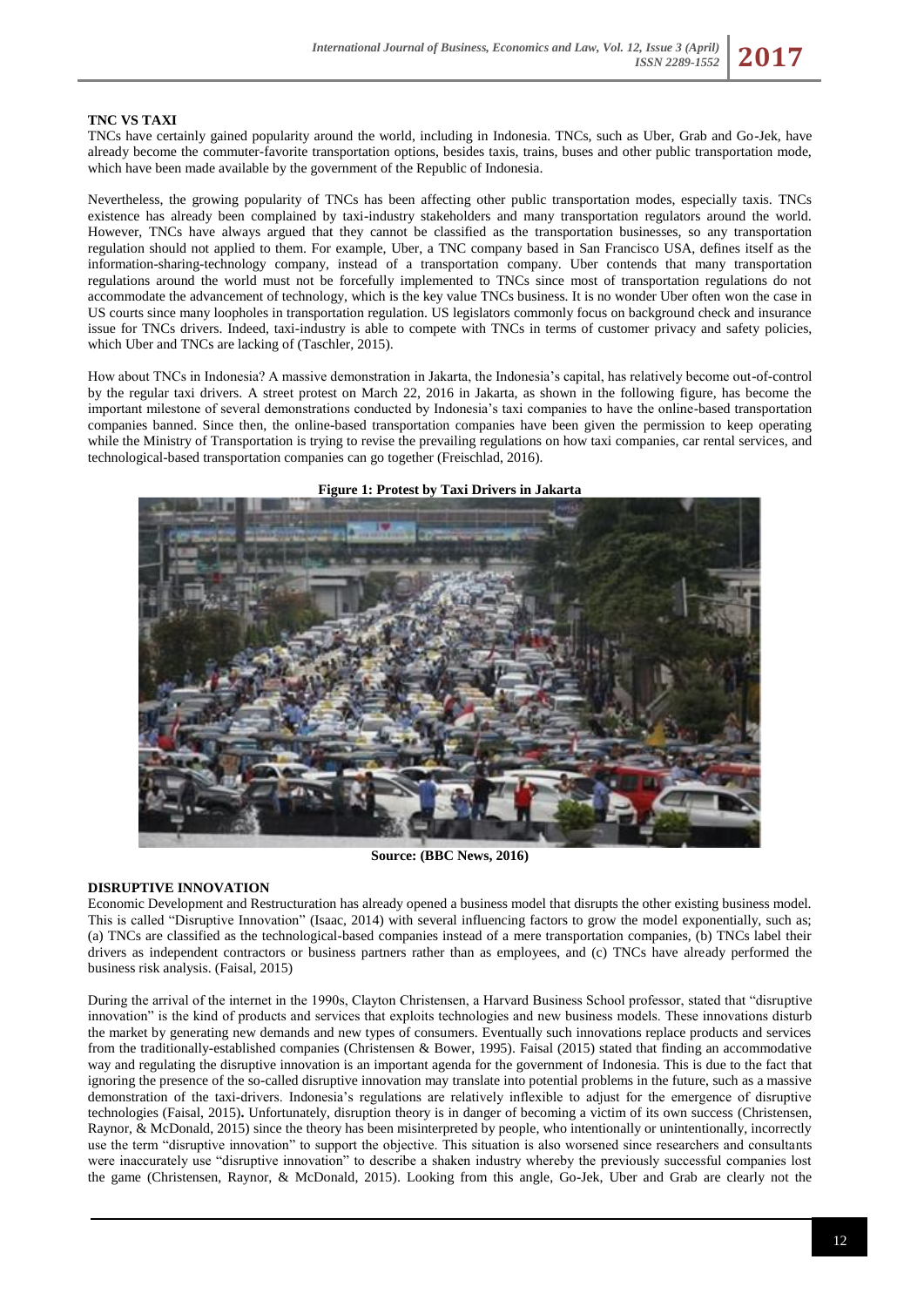mirroring the disruptive technologies. Those online-based transportation companies have not been in the business to create new markets. Instead, they can exist by studying the loopholes and trends in the society, where organizations provide online services. Uber and other TNCs are clearly transforming the taxi business all around the world (Faisal, 2015). Nevertheless, the question remains, have the TNCs disrupt the traditional taxi companies?

According to the disruptive theory (Isaac, 2014; Christensen & Bower, 1995; Faisal, 2015), the answer is no for the following reasons (Christensen, Raynor, & McDonald, 2015):

- Disruptive innovations originate in low-end or new-market. Uber and Go-Jek were certainly did not fit into this condition. To safely claim that Uber, for instance, has found a low-end opportunity means that taxi companies may have overpredicted the needs of customers by making the total available taxis too many, too nice, too clean, or too comfortable, perhaps. From another perspective, Uber did not primarily target non-consumers of the taxi companies. To qualify as being disruptive, TNCs need to target the new market by actively engaging people who are currently relying on buses, subways, trains, and other means of public transportations, including people, who regularly drive themselves.
- b. Disruptive innovations need to improve their standards first before catching up with mainstream customers. This simply means that the disruption processes are commonly delayed to allow customers to wait until a certain quality level is reached before those customers are willing to accept and adopt the new products and services, including accepting the lower prices offered. However, since the beginning, TNCs' services have not been seen and/or perceived as inferior products and services to the traditional taxi companies. Not only because of the competitive pricing, but also due to the adoption of technology, well-maintained cars, and security monitoring via an online applications.

Fortune magazine investigated 100 biggest companies from 1900. It concluded that Ford is the only company, which is still in the same business until now. Fifteen companies are still in existence in the market, but their activities have evolved drastically. The rest are out of the picture. Those that have disappeared were leaders in their markets and had three things in common with today's taxi drivers (Bouquet & Renault, 2014);

- a. Prisoners of a system when the traditional taxi drivers were complaining about Uber's "illegal" activities due to the nonexistence of meters. This is an example of the industry players, where they have become the prisoners of out-dated systems.
- b. Stuck in denial with the facts that customers have to experience uncomfortable taxi rides, rude drivers, and lack of transparency, for instance. Those conditions have provided loopholes for the car-sharing services. It appears that taxi companies may have busy to entertainment the lawmakers, and ignored the market demands and solutions for customers.
- c. Lack of innovation from the traditional taxi companies is translated as opportunity for changes by the online-based transportation companies. Instead of trying to formulate strategy in terms of competitive prices, convenience, transparency, accurate, and professionalism, the traditional taxi companies may have been simply continuing the business activities as usual. The only obvious "innovation" may have been only on the replacement of cars used.

Taxi companies are not alone. Many other businesses in various industrial sectors are too slow in adapting and adopting the challenges. The prominent historical facts may not able to guarantee the likelihood of outcomes in the future anymore.

# **TNCs BREAKTHROUGH**

TNCs business model relies on the E-business platform. TNCs business model has been already known as the business model, which are funded by multiple investors. This means that TNCs may not be questioned from the legal status, in terms of funding issue, for example, due to its commonly well-established financial platform.

Flexible working hours may have been the major reason for people to register and become the TNCs drivers. Also, the higher potential income appears to be the second reason for people (Hall & Krueger, 2015). Surprisingly, complaints of swipe-card machine problems and drivers' behavioral issues have been significantly reduced since the emergence of TNCs in the market. This is proven that the level of service has been improved (Feeney, 2015). Several benefits of TNCs in Madrid, Spain are as follows (Shmueli, Mazeh, Radaelli, Pentland, & Altshuler, 2014): (a) ridesharing has the potential to reduce traffic congestions as well as assisting in reducing  $CO<sub>2</sub>$  emission and fuel consumption, (b) the increasing availability of portable technologies and constant connectivity make the dream of having smart cities clearer than before, (c) mobile technologies supports also successful applications provide traffic-awareness on city navigations, whose data are directly provided by the community, and (d) about 59% reduction on the actual use of mobile phones and social network data to show the traffic conditions in the city of Madrid when people are willing to share their commute ride.

Uber was in operation initially to simply connect app-users and the availability of luxury vehicles (Nguyen, 2014). With the intensive word of mouth (WOM) from Uber customers, and the referral codes, Uber was successful in its business expansion because Uber usually analyzed the cities or regions, where they are going to expand, by studying the availability of drivers, preferred places, or even weather forecast. Car-pooling, or better known as Uber Pool, has become the recent emphasis for Uber, as shown in the following diagram, which allows users to share rides and split the fares with other commuters in the same vehicle. One of the objectives of Uber Pool is certainly to help the local government in dealing with traffic congestions and reducing pollution (Waring, 2016).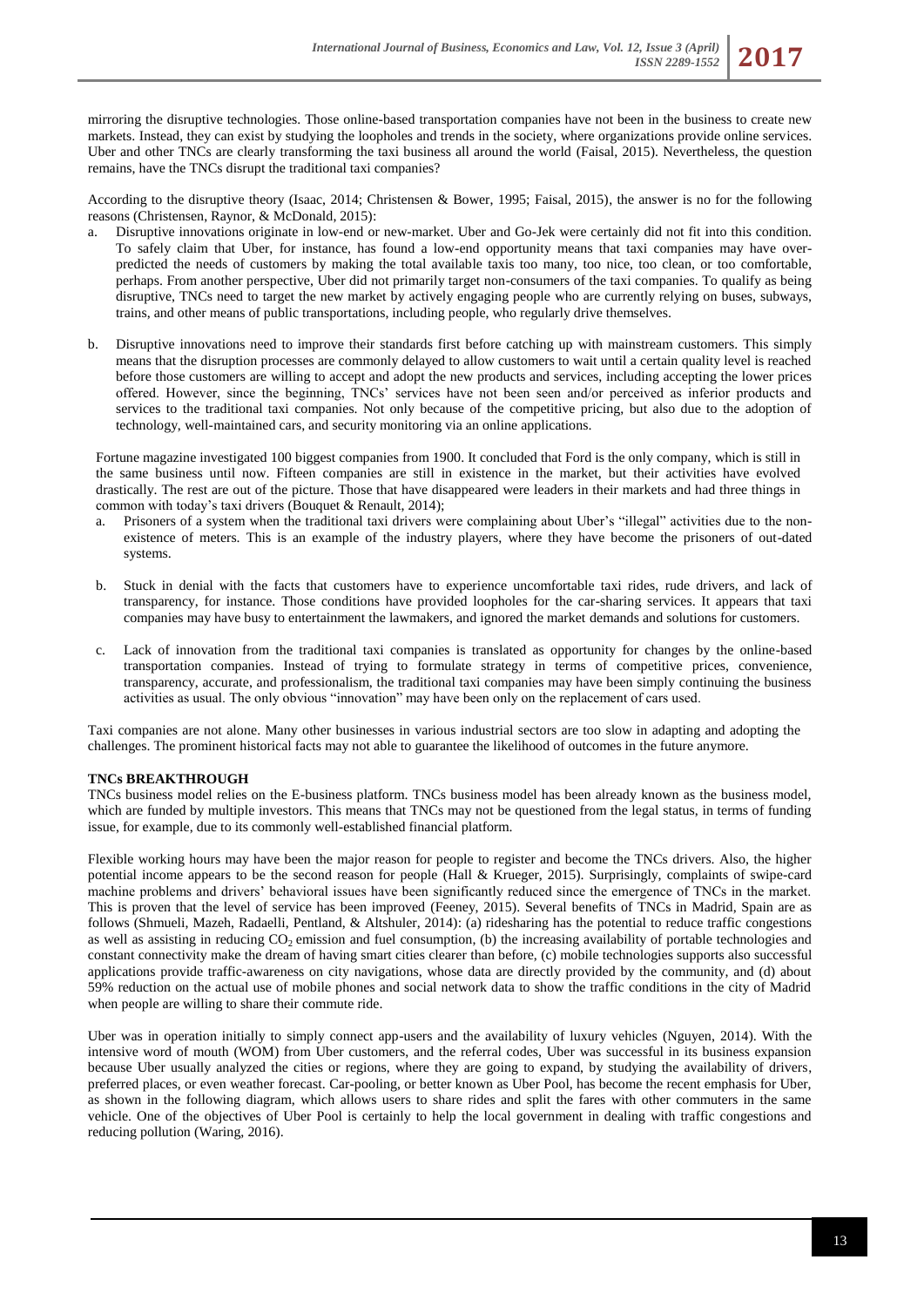**Figure 2: Schemes on Uber Pool**



#### **Source: (Swoboda, 2015)**

However, the underlying hurdle for car-pooling is no other than matching requests for a car heading into the same direction or close proximity. This has prevented Uber Pool from immediately booming in the countries. Studies performed by Uber in San Francisco found that in order to find someone to go to the same direction at approximately the same time, an average of 6,000 people need to be inquired (Waring, 2016). Of course, this becomes relatively time-consuming and expensive to do. This becomes the issue and the main reason why has the car-pooling scheme may not work well there. In May 2014, Uber launched car-pooling scheme in Jakarta, Indonesia. This allows commuters to share journeys. Though the car-pooling adds travel time, Uber attempted to lure residents in Jakarta to potentially share fares at about 25% cheaper (Strait Times, 2016).

In the US, Uber has established partnerships with companies to expand its business network. Uber has agreements with Braintree Services and international payment method. Also, Uber has established a partnership with the National Football League (NFL), the well-known American-based football association, to provide transportation services for NFL athletes to go to the training center and match fields across US (Nguyen, 2014). Like US Uber, several Indonesian TNCs also establish partnerships to strengthen the business network. Go-Jek, the Indonesia largest motorcycle online app firm, has already announced its partnership with Line, a Korean-based messaging application firm. This partnership allows Line users to order Go-Jek through Line without having to leave the chatting app (Hermansyah, 2016). Go-Jek has established a partnership also with its rival, Blue Bird, the Indonesia's largest taxi company. Go-Jek and Blue Bird have formed a partnership involving technology, payment, and promotion to help accelerate the digital revolution in Indonesia and empower passengers (Asian Correspondent, 2016). Go-Jek has also collaborated with PT. Allianz Life Indonesia, a German-based insurance firm in Indonesia, to provide comprehensive health insurance for Go-Jek drivers and their core families (Harian Ekonomi Neraca, 2016).

With the tight competition and the attempt to maintain the competitive advantage, companies may always look for the aboveaverage candidates from the marketplaces, including who are currently employed by competitor companies. Go-Jek has incorporated some leniency in terms of recruitment and selection. Hiring internal employees and moving employees from one division to another have been relatively customary. Go-Jek drivers may potentially soon be switched into IT division due to their interests in software development. With around 1,700 employees in approximately 13 cities in Indonesia, and about 250,000 drivers, the policy appears possible and may portray the most attractive option for Go-Jek and the pool of drivers (Fajrina, 2016).

#### **LEGAL STATUS**

TNCs have been encountering hurdles from the perspective of regulation in the global transportation market. In the US, for instance, the federal government, state government, taxi companies, customers and even the ex-drivers have filed lawsuit against TNCs, such as Uber and Lyft. Because of the numerous lawsuits, it has become the public secret during the recent years (Sun & Edara, 2015).



**Source: (Ipsos Public Affairs, 2015)**

On one side, based on a survey to 1,004 respondents, people responded that all rules and regulations for taxi companies should be applied to TNCs. This ensures the same standards, rules and regulations are followed and implemented by all companies that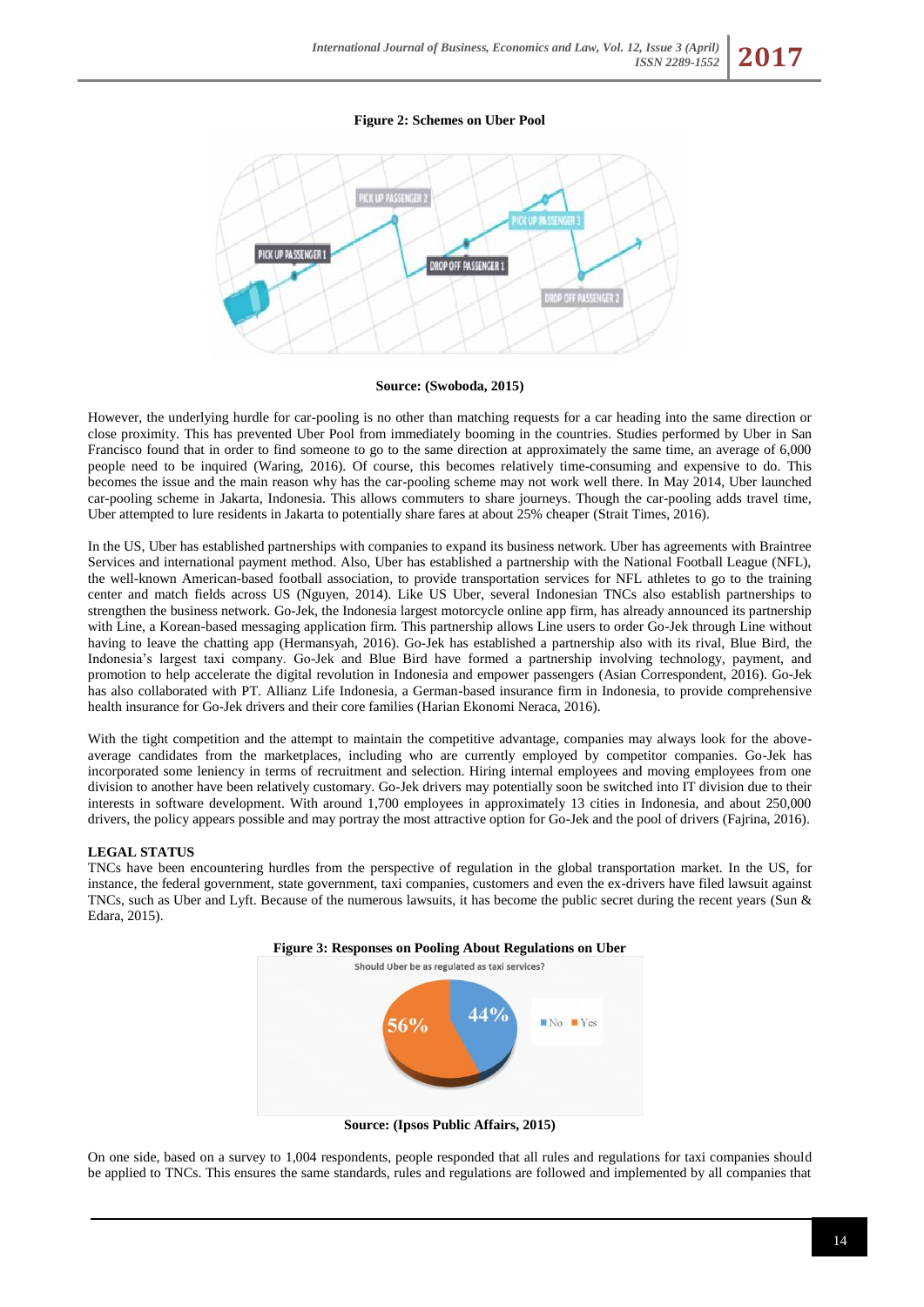provide transportation. Other respondents stated that Uber may not need to follow the regulations for taxi companies since using Uber or others is the customers' choice (Ipsos Public Affairs, 2015). From another perspective, American TNCs, such as Uber and Lyft, have also been confronted by more multiple lawsuits due to the differences in local rules and regulations in every state in the US. In fact, TNCs business model and driver-background check are always be the TNCs lawsuits in state-level courts (Brown, 2016; Huet, 2017). For examples, (a) drivers may be misrepresented since Uber classifies them as independent contractors rather than employees, (b) the lawsuits in the state of California and Massachusetts have sought for employee benefits, (c) background check for drivers were claimed to be illegal due to lack of proper authorizations, and (d) misleading customers on the results of the drivers' background checks, which misled customers into a wrong sense of ride-security.

TNC in Indonesia, such as Uber, Go-Jek and Grab, has also been confronted by some legal status issue. According to Indonesian Ministry of Transportation, Uber and Grab Car have violated Regulation No.22/2009 on Road Transport Traffic. The regulation states that unincorporated transportation companies without the necessary permit to transport people, no vehicle testing, not using public transport vehicle ID and the driver does not have the necessary driver's license for public transportations are considered violating the law (Tempo.Co, 2016). The Indonesian government requires all ride-hailing apps to work in partnership with rental car cooperatives or companies, or the registered taxi companies. Grab and Uber have helped set up cooperatives for the drivers, while online-based motorcycle firm, Go-Jek, has set up a company called PT Panorama Mitra Sarana to work with its own car-hailing app Go-Car.

The Ministry of Transportation has also released the regulation number 32/2016 about non-route people transport services. This regulation was in-effect on October 1, 2016. Basically, the regulation stipulated that technology-based firms must work with other transportation companies, which have obtained the necessary licenses from the Ministry of Transportation. In response to this regulation, Grab has decided to partner-up with the licensed transportation provider cooperative called Koperasi Jasa Persatuan Pengusaha Rental Indonesia (PPRI). PPRI has started to submit GrabCar partners' vehicles for testing to obtain roadworthy certification (Vincencia, 2016). Grab and Uber were given the privilege to continue their operation during which time the Ministry of Transportation attempted to modify the prevailing rules for taxi companies, and car rental services (Freischlad, 2016). The notes are as follows;

- a. The need for yellow license plates is in questioned since metered taxis and rental cars fall in the same category of "*personal transportation with public transportation*" (Freischlad, 2016).
- b. Uber and Grab cannot use the privately-owned vehicles
- c. People who are the drivers for any one of the online-based transportation companies must register themselves to a certain rental companies. Then, their vehicles should be evaluated and checked with the rental companies. Once the vehicles are verified, evidence on safety check stickers must be placed on the vehicles' exteriors.
- d. Online-based transportation companies cannot recruit drivers directly. The recruitment must be performed via rental car companies. In response to this, Grab immediately announced that it only recruits drivers who have already registered as the official members of rental car cooperatives or companies. This is, of course, Grab's way to comply with the government regulation No. 22/2009 (Primadhyta, 2016).
- e. The online-based transportation companies cannot set fares and the drivers' compensation
- f. Disclosure of data of the drivers, vehicles, and the name of the rental companies becomes required.
- g. Motorcycles-based transportation companies appear to remain unregulated. This means that UberMotor, GrabBike, and Go-Jek are untouched until today.

# **PRICING STRATEGY FOR THE INDONESIAS TNCs**

The pricing schemes incorporated into the business model have become the filtering process for the winner and loser in the ridesharing businesses. At this time, motorcycles remain as the most favorite mode of transportation in Jakarta. The reason is simple as the motorcycles are having the ability to maneuver themselves. UberMotor sets the pricing scheme as Rp. 1,000 per kilometer. Go-Jek and GrabBike set their minimum prices at Rp. 12,000, and Rp. 10,000, respectively (Yuniar, 2016). The following table shows the pricing schemes for the online and motorcycle-based transportation companies.

| Table 1: Comparisons of Fares <sup>1</sup> |                              |                       |                     |                   |           |  |  |  |  |
|--------------------------------------------|------------------------------|-----------------------|---------------------|-------------------|-----------|--|--|--|--|
| Go-Jek                                     |                              | <b>Grab Bike</b>      |                     | <b>Uber Motor</b> |           |  |  |  |  |
| <b>Minimum Fare</b>                        | Rp. 12,000                   | <b>Minimum Fare</b>   | Rp. 10,000          | <b>Base Fare</b>  | Rp. 1,000 |  |  |  |  |
| $1-10$ Km                                  | Rp. 12,000                   | Fare/Km               | Rp. 1,500           | Minimum Fare      | Rp. 1,000 |  |  |  |  |
| $10-15$ Km                                 | Rp. 15,000                   | <b>Peak-Hour Fare</b> | Adding Rp.<br>5,000 | Fare/Km           | Rp. 1,000 |  |  |  |  |
| $>15$ Km                                   | Adding Rp.<br>$2,000$ per Km |                       |                     | Fare/minute       | Rp. 100   |  |  |  |  |

<sup>1</sup> <sup>1</sup> The current exchange rate is at Rp. 13,364/US \$1, as of Thursday, March 2, 2017 at 11:28 AM, Jakarta time zone (XE.com, 2017)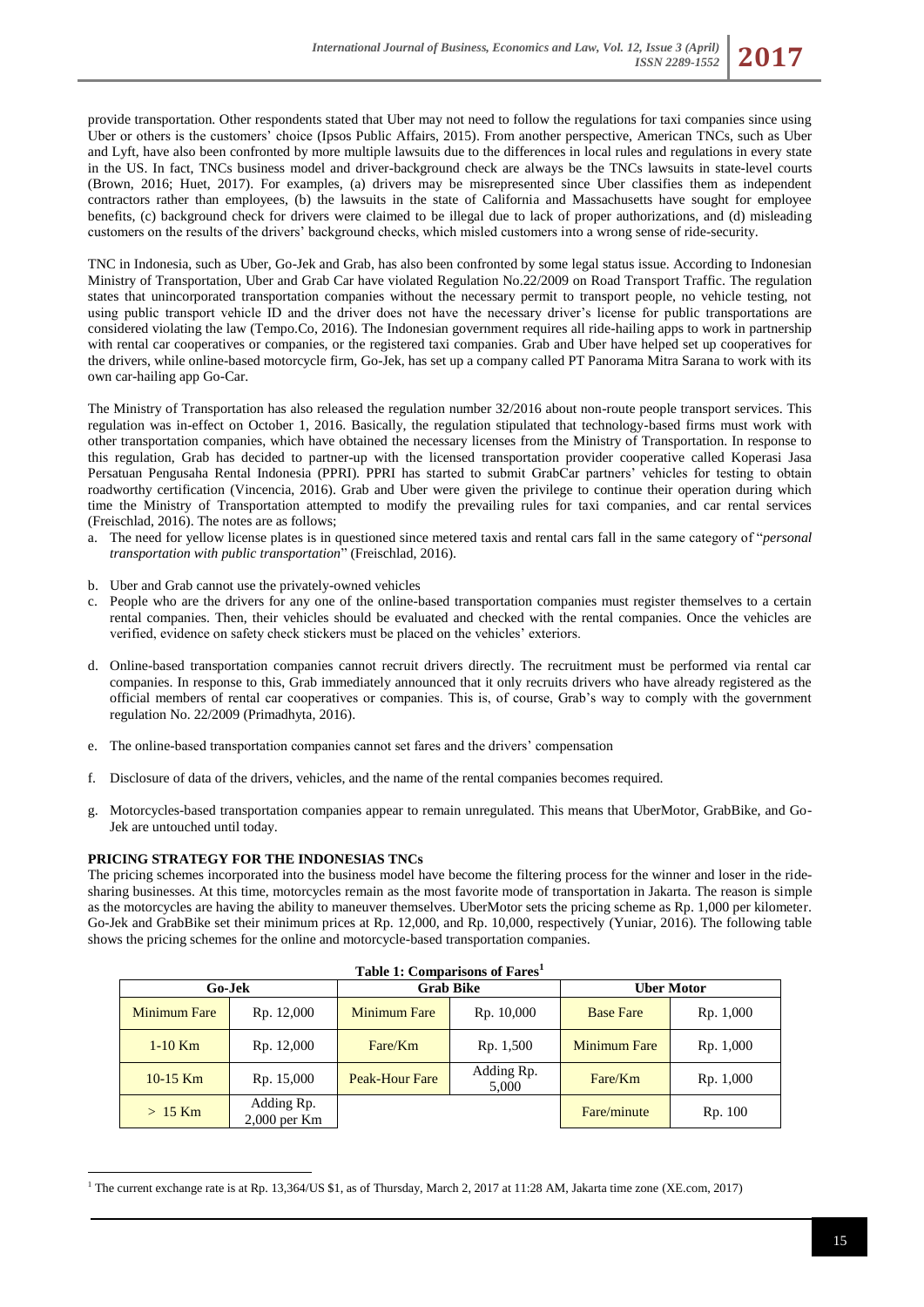### **Source: (Maulana, 2016)**

Let us just assume an individual plans on a short trip of about 10 kilometers in distance during the off-peak hours. With Go-Jek, the total estimated fare is Rp. 12,000. With Grab Bike, the total becomes Rp. 1,500 x 10 kilometers, which equals to Rp. 15,000. Uber Motor fare is Rp. 1,000 base fare  $+(Rp. 1,000 \times 10 \text{ kilometers})$ , which equals to Rp. 11,000. From this basic assumption, it is clear that Uber Motor offers the cheapest possible transportation. Even when slight delays are incorporated, say about 10 minutes, for instance, Uber Motor fare increases only by Rp. 100 x 10 minutes, which equals to Rp. 1,000. Though using a different way of calculating the charges, Uber Motor arrives at the same fare as Go-Jek.

However, for a bit far destinations, commuters still prefer to ride in private cars, taxis or ride-sharing vehicles. The comparative fares for car ride-sharing services are shown in the following table.

|                          | Regular Taxi | GrabCar                  | UberX      |  |  |  |  |  |
|--------------------------|--------------|--------------------------|------------|--|--|--|--|--|
| <b>Base Fare</b>         | Rp. 7,500    | Rp. 2,500                | Rp. 3,000  |  |  |  |  |  |
| Fee/Km                   | Rp. 4,000    | Rp. 3,500                | Rp. 2,001  |  |  |  |  |  |
| Minimum Fare             | Rp. 40,000   | Rp. 10,000               | Rp. 3,000  |  |  |  |  |  |
| Fare/Minute              | -            | $\overline{\phantom{0}}$ | Rp. 300    |  |  |  |  |  |
| <b>Cancellation Fare</b> | Rp. 15,000   | $\overline{\phantom{0}}$ | Rp. 30,000 |  |  |  |  |  |
| Source: (Nurvadi, 2016)  |              |                          |            |  |  |  |  |  |

As shown in the table, Uber has relatively cheaper pricing scheme for its motorcycle and car ride-sharing services. Using the similar example as above, let us just assume an individual plans on a short trip of about 10 kilometers during the off-peak hours. With a regular taxi, the total estimated fare is Rp. 7,500 base fare + (Rp. 4,000 x 10 kilometers), which equals to Rp. 47,500. With Grab Car, the total becomes Rp. 2,500 base fare + (Rp. 3,500 x 10 kilometers), which equals to Rp. 37,500. UberX fare is Rp. 3,000 base fare + (Rp. 2,001 x 10 kilometers), which equals to Rp. 23,000. From this basic assumption, it is clear that UberX offers the cheapest possible means of transportation. Even when slight delays are incorporated, say about 10 minutes, for instance, UberX fare increases only by Rp. 300 x 10 minutes, which equals to Rp. 3,000. It remains cheaper than the competitors. However, Uber may be a little bit behind in terms of service differentiation, as shown in the following table;

### **Table 3: Services Provided by Go-Jek, Uber and Grab**

| Go-Jek     |                                 | <b>Uber</b>        |                                    | Grab             |                              |
|------------|---------------------------------|--------------------|------------------------------------|------------------|------------------------------|
| Go-Send    | Delivery<br>packages            | UberX              | Low cost ride                      | Taxi             | Ride                         |
| Go-Car     | Car-Ride                        | <b>UberBlack</b>   | Affordable<br>luxury ride          | Car              | Ride                         |
| Go-Ride    | Motorcycle-<br>Ride             | UberMotor          | Motorcycle ride                    | Motorcycle       | Ride                         |
| Go-Mart    | Delivery<br>groceries           | Carpool            | Ride with the<br>splitting fare    | GrabFood         | Food delivery<br>service     |
| $Go-Box$   | Truck service                   | <b>Uber Copter</b> | On a trial run,<br>not yet running | Delivery service | Packages<br>delivery service |
| Go-Massage | Massage service                 |                    |                                    |                  |                              |
| Go-Clean   | Cleaning service                |                    |                                    |                  |                              |
| Go-Glam    | Woman skin<br>care service      |                    |                                    |                  |                              |
| Go-Tix     | Ticket booking<br>service       |                    |                                    |                  |                              |
| Go-Busway  | Busway<br>monitoring<br>service |                    |                                    |                  |                              |
| Go-Pay     | Virtual wallet                  |                    |                                    |                  |                              |

Uber's objective on the pricing scheme is to potentially increase the number of drivers working with them. This has the potential to reduce rates and improve reliability, particularly during peak hours. From the perspective of theory, Uber appears to have incorporated dynamic pricing or flexible pricing scheme, which otherwise known as surge pricing approach. The surge pricing approach is a dynamic pricing strategy to fluctuate in accordance with time of the day, number of customers and some other circumstances. Hence, surge pricing simply means that the price will change in accordance with any surge situations, particularly in terms of sudden increase in demand and/or decrease in supply of Uber drivers in the marketplaces during certain periods. This pricing scheme becomes obvious in a response to excess demand. Uber pricing scheme will rise accordingly to stabilize the market demand with available supply (Suranovic, 2015). The basic underlying idea is simple. As customers tend to pay higher fares due to high demand for Uber services, more drivers are willing to join Uber. As more drivers are joining Uber, the overall basic fares drop, and less waiting time for potential customers. With the downward slide on the basic fares and less waiting time, more customers are tempted to try Uber. The end result is the reduction in time between customers. This is beneficial for the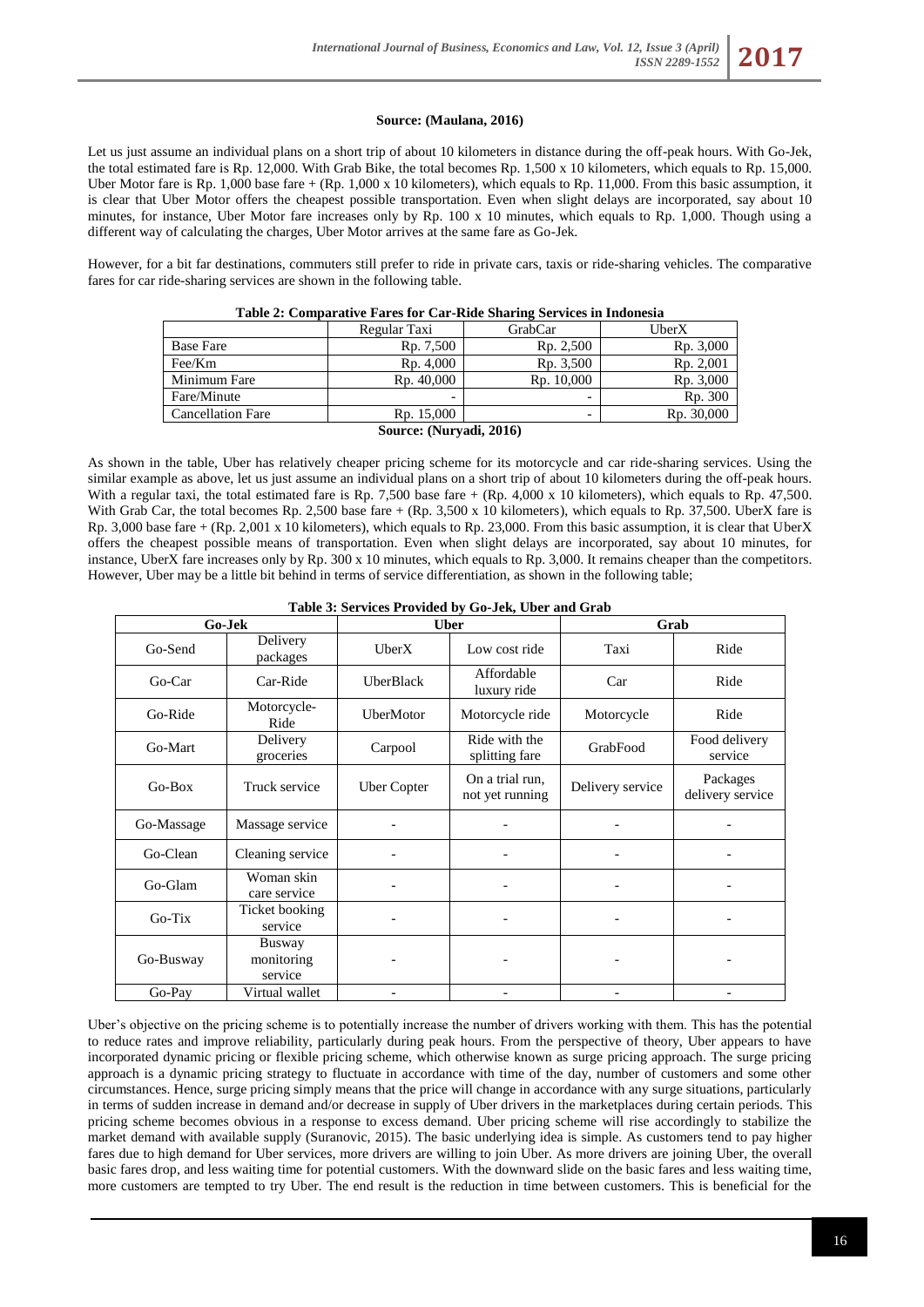drivers (Apostolidis, 2014).

Based on experience, Uber surge pricing is likely in-effect in 3 different ways; (1) reduction of demand since people do not want to ride at a higher price, (2) creating new supply by introducing additional incentives for drivers to stand-by during certain hours, and (3) moving drivers into areas with relatively steady and higher demands (Suranovic, 2015). Nonetheless, this surge pricing scheme did not appear to successfully lure drivers out on the roads, as expected. Rather, the scheme stimulates the available drivers to go into the higher demand areas. Consequently, this results in longer waiting times in certain areas (Diakopoulos, 2015). To potentially encounter this, from the perspective of behavioral economics, by setting the inflated regular price and offer significant discounts during non-rush hours, may likely equalize demands eventually (Kerr, 2015). Otherwise, behavioral insights can also be potentially used to modify how the information is presented though the same economic outcome remains the same. This ensures that the customers will not experience the change in price as an economic loss (Neal, 2015).



**Source: (Neal, 2015)**

The illustration shows the surge pricing in effect by directly comparing the current fares and future estimated fares in the next hour, for instance. This pricing scheme expects to see the following possible outcomes;

a. Since the fares stay constant until the next hour, the only trade-off for customers is just merely the actual departure time

- b. Since the fares are estimated to be cheaper in the next hour, this provides options for customers whether to leave immediately, or just simply wait 1 more hour to enjoy the fares reduction. As the common reference point used for people is the current fares, the fares reduction appear as discounts.
- c. If the future fares increase in the next hour, potential customers may perceive as avoiding unnecessary losses to place an order immediately, rather than waiting.



**Source: (Neal, 2015)**

# **ADDITIONAL ISSUES TO BE SOLVED**

Online applications are prone to bugs. Though continuous maintenance and improvement have been performed, bugs have been detected in Go-Jek apps (Iin, 2016). In response to this issue, the CEO of Go-Jek, Mr. Nadiem Makarim, has hired Indian programmers (Heriyanto, 2016). In fact, Go-Jek found 7,000 fake Go-Jek transactions. Those drivers have created fake customer accounts in order to do fake transactions. This resulted in additional earnings from Go-Jek. With regards to such fake transactions, Go-Jek has already suspended those drivers (Prihadi, 2015).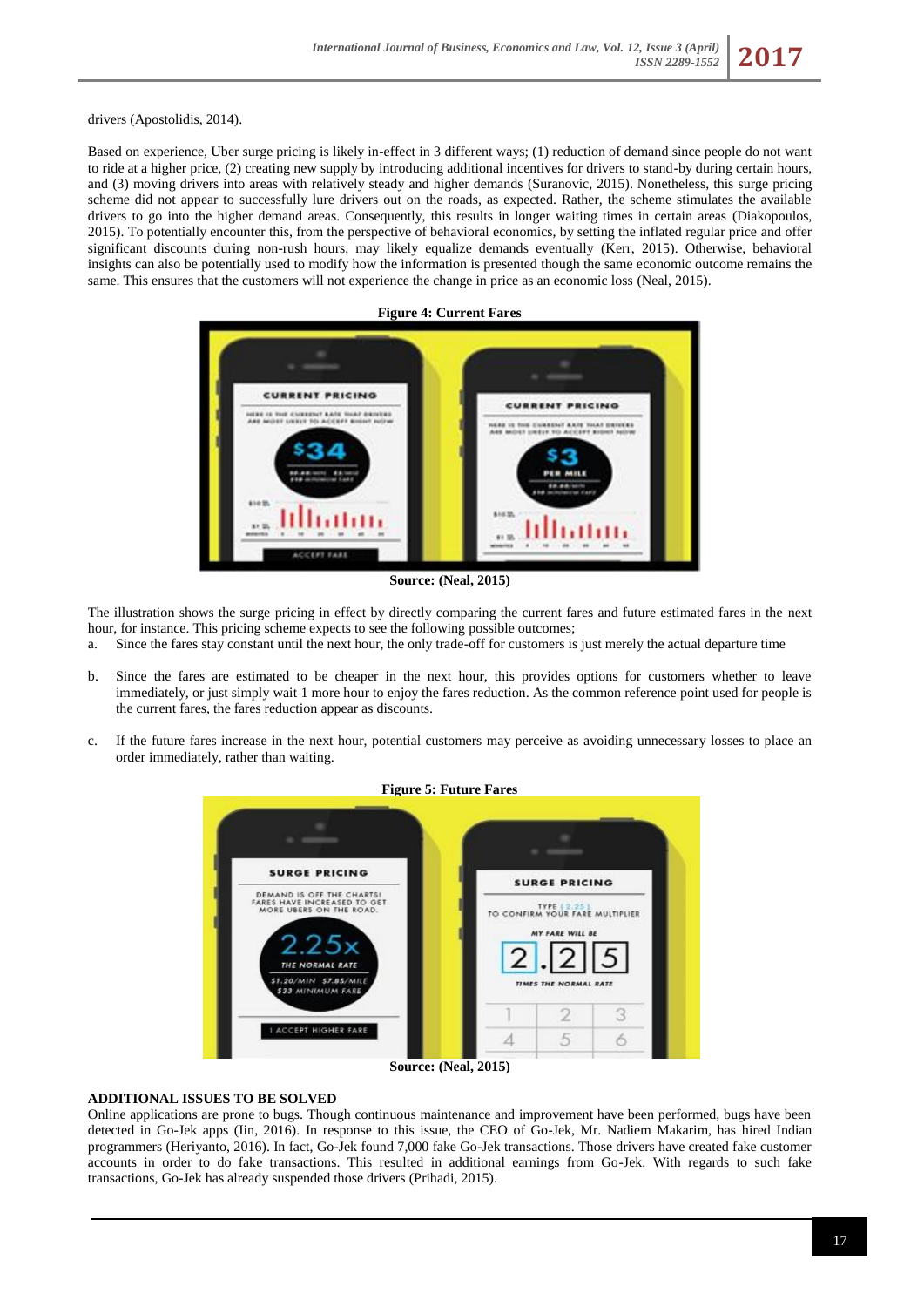Another issue is about the partnerships with the registered car rental companies. The online-based transportation companies really look for some leniency from the rental companies. However, finding drivers has been uneasy. On the contrary, rental companies require drivers to work in shifts. This allows rental companies to constantly provide around the clock services at approximately 95% usage rate on the available fleet. Hence, this translates into more vehicles and drivers for the rental companies (JakartaGlobe, 2016a).

### **CONCLUSIONS & FUTURE RESEARCH**

The emergence of TNCs has certainly changed the rule of the game within the transportation industry. TNCs have shown enthusiasm toward creating job opportunities in many countries. This improves the standards of living for millions of people. Nevertheless, with the continuous expansions, issues encircling TNCs will always occur in every country. The American-based TNCs are a bit more established since every state has initiated immediate responses in modifying rules and regulations. In the US, TNCs have usually won their cases in various courts. TNCs appeared to have successfully convinced the courts on the basis of information technology companies, instead of transportation companies. Hence, all rules and regulations for the taxi companies should not be applied into TNCs.

However, the Indonesian-based TNCs have yet to find the solutions. TNCs stakeholders and the government of Indonesia have met several times to have discussions. Unfortunately, no decision was made following those series of meetings until the demonstration/strike by taxi drivers in March 22, 2016, who protested against the operational activities of the online-based TNCs. Following the demonstration and strike by the taxi drivers, the Ministry of Transportation of the Republic of Indonesia was able to officially announce that TNCs are required to register their cars to car rental or logistic companies, TNCs cannot directly hire their drivers anymore, and TNCs cannot control the pricing strategy without government intervention. This means that the government of Indonesia intends to set TNCs fares, which may likely be similar to, or the same as, the prevailing fares for taxi companies. Concerning the potential intervention from the government on fares, unfortunately, the pricing scheme of TNCs may no longer become attractive for customers and drivers, unless TNCs themselves are willing to provide additional incentives for both the customers and drivers (Hall, Kendrick, & Nosko, 2015)**.**

From the perspective of presence of bugs on the online applications, this provides the perfect opportunity for taxi companies to take actions and quickly catch-up. Hence, taxi companies need to take advantage of this situation to emerge in the marketplaces to regain the popularity once again. There are limitations in this paper, however. Improvements are certainly required for future studies, such as; expanding the scope of coverage into more TNCs, figures on demand and supply in the marketplaces for TNCs, a deeper evaluation into the pricing strategy and impact (Kotler & Armstrong, 2014; Suranovic, 2015), and private/community car-pooling.

#### **References**

- Sun, C., & Edara, P. (2015). Is Getting an Uber-Lyft from a Sidecar Different from Hailing a Taxi? The Current Dynamic Ridesharing Controversy. *Emerging and Innovative Public Transport and Technologies Committee (AP020).* Washington D.C.: Transportation Research Board.
- Azevedo, F., & Maciejewski, M. (2015). *Social, Economic and legal Consequences of Uber and Similar Transportation Network Companies (TNCs).* Forward Planning Policy. Brussels, Belgium: European Parliament.
- Organisation for Economic Co-Operation and Development. (2015). *Taxi Services: Competition and Regulation.* Directorate for Financial and Enterprise Affairs Competition Committee. Paris, France: OECD: Organisation for Economic Cooperation and Development.
- Golovin, S. (2014, September 30). *The Economics of Uber*. Retrieved October 5, 2016, from www.bruegel.org: http://bruegel.org/2014/09/the-economics-of-uber/
- Martin, E., & Shaheen, S. (2011, Spring). The Impact of Carsharing on Household Vehicle Ownership. *Access, 38*, pp. 22-27. Retrieved from http://www.uctc.net/access/38/access38\_carsharing\_ownership.pdf
- Hall, J. V., & Krueger, A. B. (2015, January). An Analysis of the Labor Market for Uber's Driver-Partners in the United States. *Industrial Relations Series, Working Papers no. 587*. Princeton, NJ, USA: Princeton University.
- Taschler, E. (2015). *A Crumbling Monopoly: The Rise of Uber and the Taxi Industry's Struggle to Survive.* Institute for Consumer Antitrust Studies.
- Freischlad, N. (2016, April 23). *In Indonesia, New Law Could Destroy The Way Uber and Grab Are Used to Operating*. Retrieved September 11, 2016, from www.techinasia.com: https://www.techinasia.com/indonesias-new-transportationregulation-uber-grab
- BBC News. (2016, March 22). *Jakarta Taxi Drivers Protest Against Uber and Grab*. Retrieved September 10, 2016, from www.bbc.com: http://www.bbc.com/news/world-asia-35868396
- Isaac, E. (2014). Disruptive Innovation: Risk-Shifting and Precarity in the Age of Uber. *Berkeley Roundtable on the International Economy* (pp. BRIE Working Paper 2014-7). Berkeley, California, USA: BRIE.
- Faisal, F. (2015, July 8). *Uber and Gojek Just The Start of Disruptive Innovation in Indonesia*. Retrieved August 26, 2016, from theconversation.com: http://theconversation.com/uber-and-gojek-just-the-start-of-disruptive-innovation-in-indonesia-43644
- Christensen, C. M., & Bower, J. L. (1995, January-February). Disruptive Technologies: Catching the Wave. *Harvard Business Review*, p. Innovation.
- Christensen, C. M., Raynor, M. E., & McDonald, R. (2015, December). What is Disruptive Innovation? *Harvard Business Review*, p. Innovation. Retrieved from https://hbr.org/2015/12/what-is-disruptive-innovation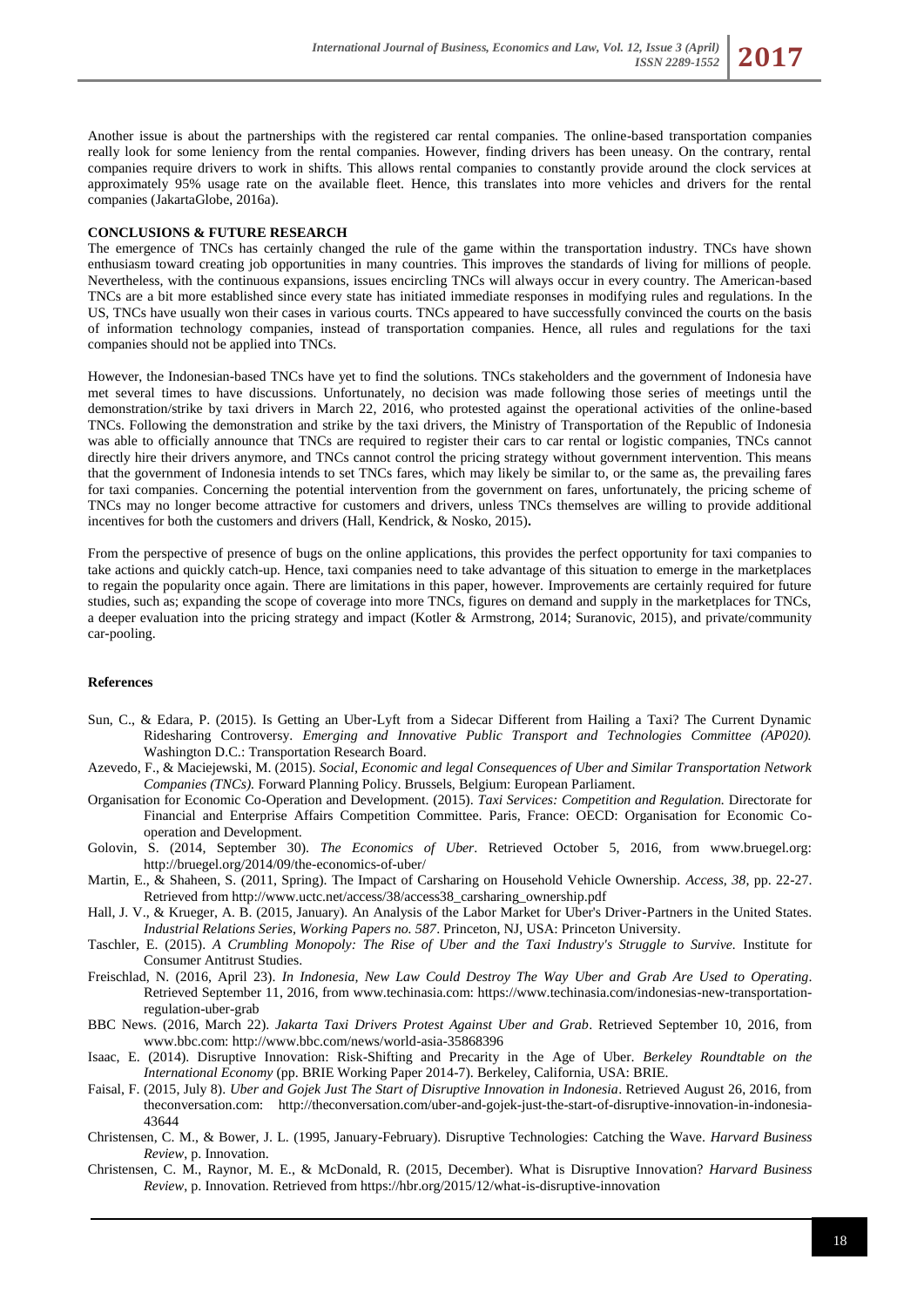- Bouquet, C., & Renault, C. (2014). *Taxi vs Uber: A Perfect Example of Resistance to Change.* International Institute for Management Development (IMD). Lausanne: IMD.
- Feeney, M. (2015). *Is Ridesharing Safe?* Cato Institute, Policy Analysis.
- Shmueli, E., Mazeh, I., Radaelli, L., Pentland, A. S., & Altshuler, Y. (2014). Ride Sharing: A Network Perspective.
- Nguyen, G. T. (2014). *Exploring Collaborative Consumption Business Models- Case peer-to-peer Digital Platforms.* Aalto University School of Business.
- Waring, J. (2016, June 6). *Blog: Why Uber is shifting focus in China to broader carpooling service*. Retrieved from http://www.mobileworldlive.com/asia/asia-blogs/blog-uber-shifts-focus-in-china-tobroader-carpooling-service/
- Swoboda, A. J. (2015, June). New York City Taxicab Transportation Demand Modeling for the Analysis of Ridesharing and Autonomous Taxi Systems. *Undergraduate Thesis, Bachelor of Science in Engineering, Department of Operations Research and Financial Engineering*. (A. L. Kornhauser, Ed.) Princeton, NJ, USA: Princeton University. Retrieved from http://orfe.princeton.edu/~alaink/Theses/SeniorTheses'15/AJSwoboda-- NYC\_aTaxiRideSharingPotential2015.pdf
- Strait Times. (2016, May 18). *Uber Launches Carpooling Service in Traffic-Choked Indonesian Capital Jakarta*. Retrieved February 27, 2017, from www.straitstimes.com: http://www.straitstimes.com/asia/se-asia/uber-launches-carpoolingservice-in-traffic-choked-indonesian-capital-jakarta
- Hermansyah, A. (2016, February 5). *Gojek Teams Up With Line For Users' Convenience*. Retrieved August 26, 2016, from www.thejakartapost.com: http://www.thejakartapost.com/news/2016/02/05/gojek-teams-with-line-usersconvenience.html
- Asian Correspondent. (2016, May 11). *Indonesia: Gojek Users Can Soon Call Blue Bird Taxis on App*. Retrieved September 20, 2016, from www.asiancorrespondent.com: https://asiancorrespondent.com/2016/05/indonesia-blue-bird-gojekpartnership/
- Harian Ekonomi Neraca. (2016, June 20). *Allianz Tawarkan Asuransi Kesehatan untuk Driver Gojek*. Retrieved November 10, 2016, from www.neraca.co.id: http://www.neraca.co.id/article/70985/allianz-tawarkan-asuransi-kesehatan-untukdriver-gojek
- Fajrina, H. N. (2016, June 11). *Gojek Terapkan 'Bajak' Karyawan Internalnya*. Retrieved September 15, 2016, from www.cnnindonesia.com: http://www.cnnindonesia.com/teknologi/20160610162730-185-137274/gojek-terapkanbajak-karyawan-internalnya/
- Ipsos Public Affairs. (2015). *Taxi and Uber Consultation Qualitative Research.* Toronto, Canada: City of Toronto.
- Brown, K. V. (2016, June 17). *Here's Whats Going on With All of Those Uber Lawsuits*. (Fusion Media Network, LLC) Retrieved September 30, 2016, from www.fusion.net: http://fusion.net/story/315350/uber-class-action-lawsuitsettlement/
- Huet, E. (2017, January 19). *Uber is Paying \$20 Million to Settle a Government Lawsuit Over Driver Pay*. (Chicago Tribune) Retrieved March 1, 2017, from Technology: http://www.chicagotribune.com/bluesky/technology/ct-uber-ftc-driversettlement-blm-bsi-20170119-story.html
- Tempo.Co. (2016, April 12). *Many Countries Ban Uber*. (PT. Tempo Inti Media, Tbk) Retrieved August 26, 2016, from News: http://en.tempo.co/read/news/2016/04/12/056761969/Many-Countries-Ban-Uber
- Vincencia. (2016, June 8). *Indonesia Car Rental Adi Sarana Gets Partnership Offers From Gojek, Uber, Grab*. (DealStreetAsia) Retrieved March 1, 2017, from Stories: http://www.dealstreetasia.com/stories/indonesia-adi-sarana-gets-partnershipsoffers-from-gojek-uber-and-grab-43432/
- Primadhyta, S. (2016, March 23). *Ikut Aturan, GrabCar Hanya Bakal Rekrut Anggota Koperasi*. Retrieved from www.cnnindonesia.com: http://www.cnnindonesia.com/ekonomi/20160323143153-92-119288/ikuti-aturan-grabcarhanya-bakal-rekrut-anggota-koperasi/
- Yuniar, R. W. (2016, April 14). *Uber Brings Motorcycle Hailing Service to Indonesia*. Retrieved from www.wsj.com: http://blogs.wsj.com/digits/2016/04/14/uber-brings-motorcycle-hailing-service-to-indonesia/
- Maulana, A. (2016, April 13). *Begini Hitungan Tarif UberMotor, Beda Dengan Gojek dan Grab*. Retrieved November 1, 2016, from www.cnnindonesia.com: http://www.cnnindonesia.com/teknologi/20160413130508-185-123641/beginihitungan-tarif-ubermotor-beda-dengan-gojek-dan-grab/
- Nuryadi, A. (2016, March 22). *Komparasi Tarif Uber,Grab dan Taksi Reguler*. Retrieved from www.chip.co.id: http://chip.co.id/news/law\_and\_regulations-apps/16078/komparasi\_tarif\_uber\_grab\_dan\_taksi\_reguler
- Suranovic, S. (2015). *Surge Pricing and Price Gouging: Public Misunderstanding as a Market Imperfection.* George Washington University. Institute for International Economic Policy.
- Apostolidis, C. (2014, December 18). *How Does Uber's Surge Pricing Work - How Ethical Is It?* Retrieved December 18, 2016, from phys.org: http://phys.org/news/2014-12-uber-surge-pricing-ethical.html
- Diakopoulos, N. (2015, April 17). *How Uber Surge Pricing Really Works*. Retrieved September 30, 2016, from www.washingtonpost.com: https://www.washingtonpost.com/news/wonk/wp/2015/04/17/how-uber-surge-pricingreally-works/
- Kerr, D. (2015, August 30). *Detest Uber's Surge Pricing? Some Drivers Don't Like It Either*. (CBS Interactive Inc.) Retrieved September 30, 2016, from CNet News: https://www.cnet.com/news/detest-ubers-surge-pricing-some-drivers-dont-likeit-either/
- Neal, R. J. (2015). *A Behavioral Economic Approach to Uber's Surge Pricing.* Draft.
- Iin. (2016, January 13). *Aplikasi Gojek Sempat Bocor, Nadiem Janjikan Akan Segera Tambal kebocoran*. Retrieved July 4, 2016, from www.oktekno.com: http://oketekno.com/nasional/178/berita-hari-ini-aplikasi-gojek-sempat-bocor-nadiemjanjikan-akan-segera-tambal-kebocoran/